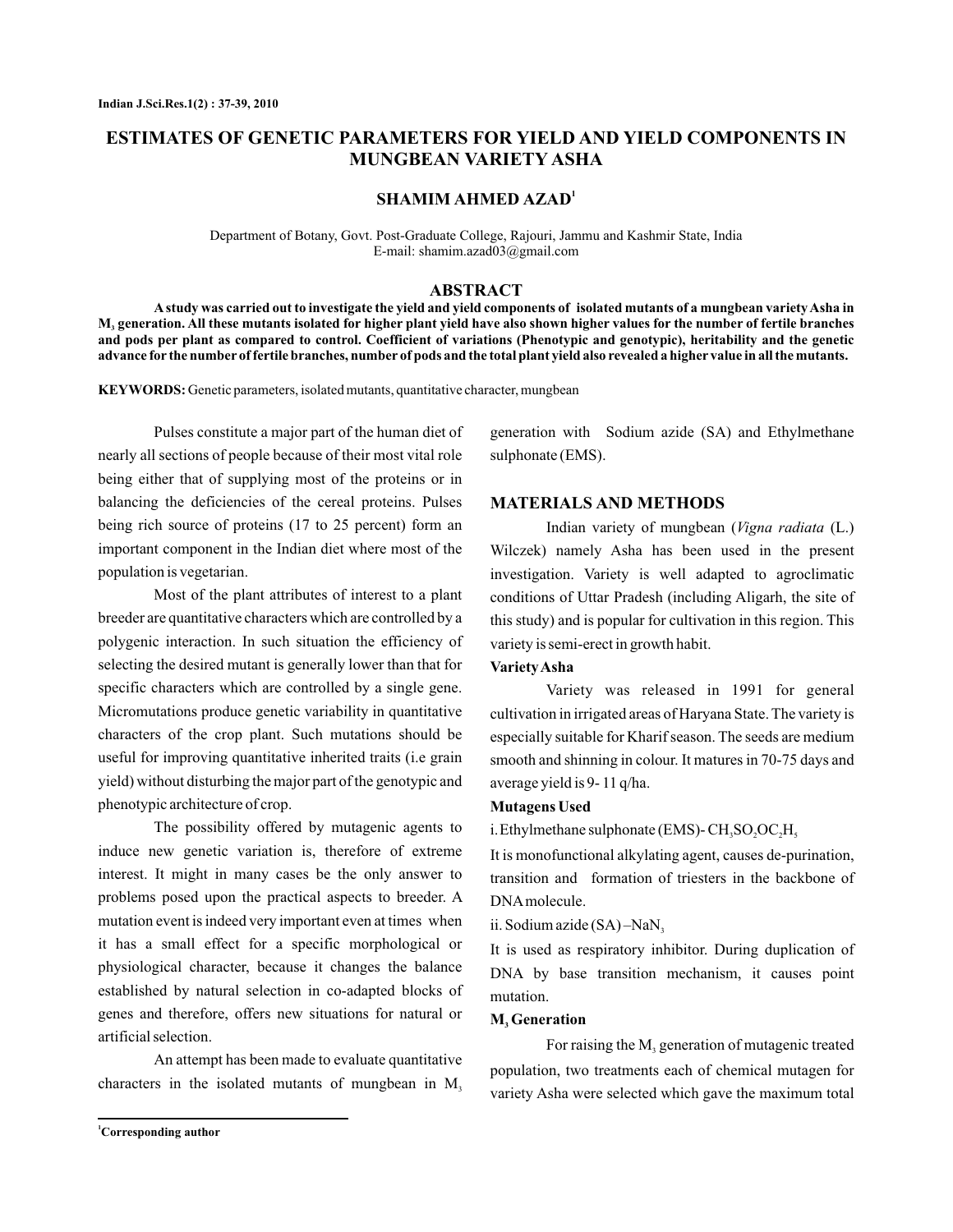#### **AZAD : ESTIMATES OF GENETIC PARAMETERS FOR YIELD AND YIELD COMPONENTS IN MUNGBEAN VARIETY ASHA**

plant yield in  $M_2$  generation. The selected treatments were 0.1 and 0.2 percent of EMS and 0.01 and 0.02 percent of SA. For each of these treatments, ten such  $M<sub>2</sub>$  progenies were selected which showed significant deviations in mean values in the positive direction from the mean value of control, particularly for yield and yield components under study. Fifty seeds from each selected  $M_2$  plant were sown in the field. Seeds were taken only from the normal looking  $\mathrm{M}_\mathrm{2}$ plants. Observations were recorded for the quantitative characters on 30 normal looking plants in each progeny and harvested individually at maturity.

# **Statistical analysis**

While analysis of variance, (ANOVA) as a test of significance was applied to the data according to Singh and Choudhary (1985), the Heritability  $(h)^2$  was on the other hand estimated by the formula suggested by Johnson et al. (1955). The estimates of genetic advance (Gs) with 1% selection intensity were based on the formula derived by Allard (1960) and as modified by Khan (1979).

## **RESULTS**

The data on mean values, range, shift in mean, coefficient of phenotypic and genotypic variations, heritability and genetic advance of different mutants and their parents in  $M<sub>3</sub>$  generation has been presented in Table 1.

Selection from  $M<sub>2</sub>$  generation for a higher mean yield in  $M<sub>3</sub>$  generation showed a range of 14.02-16.37 g (Asha-A) and 15.00-17.15g (Asha-B) yield per plant in comparison to the control which ranged from 8.15-10.35g (var-Asha).

All these mutants isolated for higher plant yield have also presented higher values for the number of fertile branches and pods per plant as compared to the control. Coefficient of variations on (phenotypic and genotypic), heritability and the genetic advance for the number of fertile branches, number of pods and the total plant yield also recorded a higher value in all the mutants.

| <b>Strain Number</b>         | Treatment                               | Range                                        | Mean $\pm$ S.E                                           | Shift in $x$                 | $CVp(\%)$              | $Cvg(\%)$              | $h^2$ (%)               | $Gs(\%of x)$           | L.S.D                        |
|------------------------------|-----------------------------------------|----------------------------------------------|----------------------------------------------------------|------------------------------|------------------------|------------------------|-------------------------|------------------------|------------------------------|
| Fertile branches / plant     |                                         |                                              |                                                          |                              |                        |                        |                         |                        |                              |
| Asha-A<br>Ι.<br>Asha B<br>2. | (control)<br>$0.01\%$ S.A<br>0.2% EMS   | $4-8$<br>8-12<br>9 1 2                       | $5.10 \pm 0.39$<br>$9.27 \pm 0.05$<br>$9.90 \pm 0.04$    | 0.00<br>$+4.17$<br>$+4.80$   | 9.16<br>22.29<br>29.15 | 3.79<br>15.42<br>24.37 | 17.48<br>47.75<br>69.96 | 4.03<br>27.59<br>53.04 | $5\% = 0.11$<br>$1\% = 0.17$ |
| Pods/Plant                   |                                         |                                              |                                                          |                              |                        |                        |                         |                        |                              |
| 1. Asha-A<br>2. Asha-B       | (control)<br>$0.01\%$ SA<br>$0.2\%$ EMS | 40 55<br>60 72<br>62 92                      | $46.83 \pm 0.19$<br>$75.50 \pm 1.57$<br>$81.60 \pm 0.58$ | 0.00<br>$+28.97$<br>$+34.77$ | 3.61<br>18.10<br>21.24 | 1.12<br>10.19<br>18.21 | 9.56<br>31.70<br>73.47  | 0.85<br>14.80<br>40.93 | $5\% = 0.10$<br>$1\% = 0.15$ |
| Total Plant Yield (g)        |                                         |                                              |                                                          |                              |                        |                        |                         |                        |                              |
| 1.Asha-A<br>2. Asha-B        | (Control)<br>$0.01\%$ SA<br>$0.2\%$ EMS | 8.15 - 10.35<br>14.02 - 16.37<br>15.00-17.15 | $9.83 \pm 0.06$<br>$15.59 \pm 0.05$<br>$16.02 \pm 0.08$  | 0.00<br>$+5.76$<br>$+6.19$   | 1.20<br>9.25<br>10.21  | 0.52<br>6.37<br>8.29   | 25.55<br>47.49<br>65.90 | 0.67<br>11.45<br>17.47 | $5\% = 0.17$<br>$1\% = 0.24$ |

Table 1: Estimates of genetic parameters for various quantitative characters of the mutants isolated form the var. Asha in M<sub>3</sub> generation

 $\pm$  S.E – Standared error

 $C_{\text{vp}}$  Phenotypic coefficient of variations

 $C_{\text{vg}}$ - Genotypic Coefficient of variations